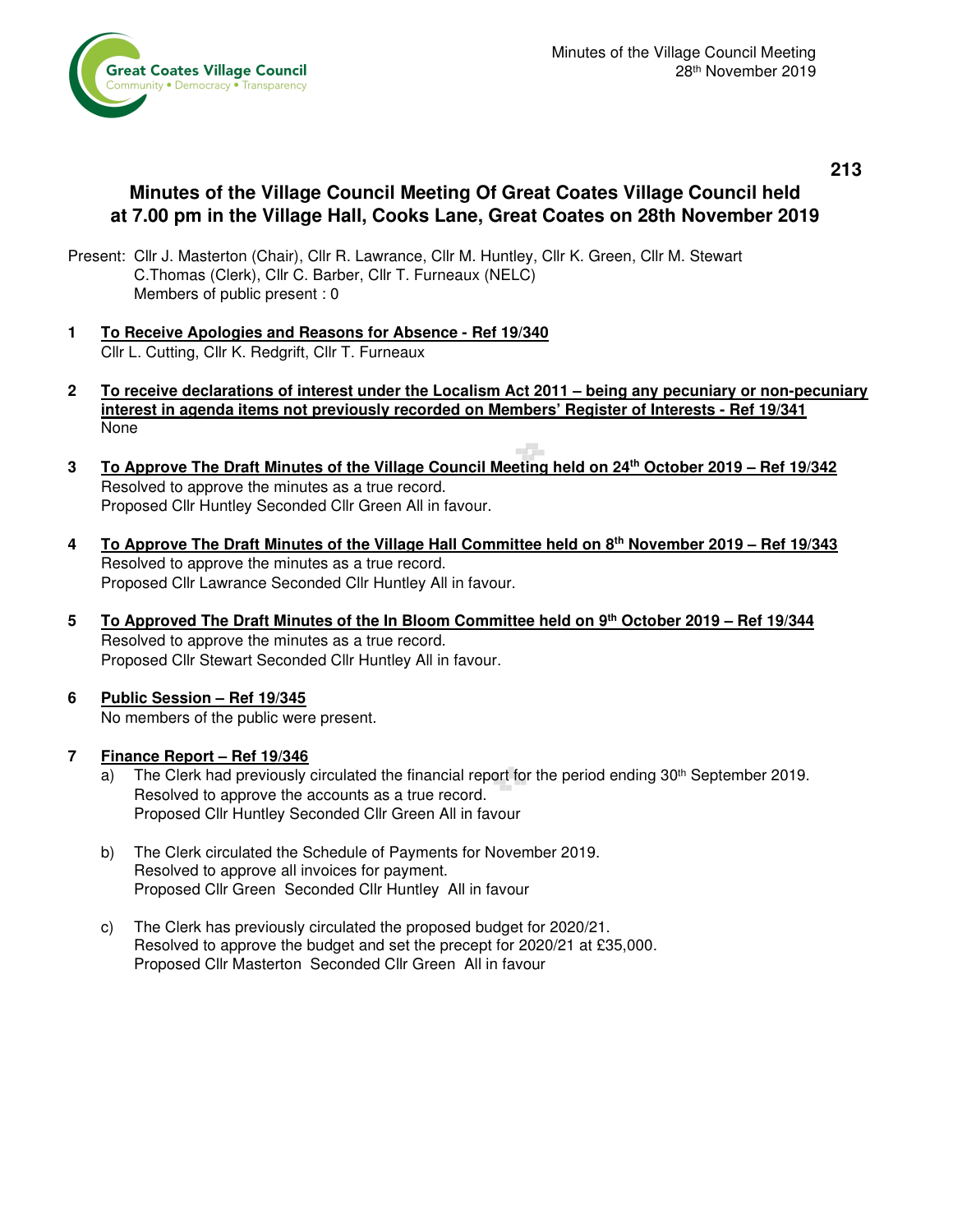

# **214**

## **8 To receive any reports from external organisations. Ref 19/347**

### **a) Humberside Police**

No report had been received from the Police.

Cllr Lawrance provided figures from a report submitted to Freshney Forward for the period 25/10/19 to 26/11/19 which reported 44 crimes within Freshney Ward of which 2 were in Great Coates.

### **b) Reports from Unitary Councillors**

 Councillors thanked the Ward councillors present or the generous ward funding to the Christmas Event and Great Coates In Bloom Committee.

 Cllr Barber confirmed the re-cycling bins on Great Coates Road were to be removed and would likely to be in the New Year due to the election delaying various matters.

 Concern was raised that no feedback had been received from Cllr Shepherd regarding enforcement and the Newbury Avenue garages or Cllr Stewart in respect of the traffic concerns raised. Cllr Proctor agreed to speak to both councillors and the Clerk would also write to NELC.

### **9 To receive reports from representatives of external organisations – Ref 19/348**

#### **a) Freshney Forward**

Cllr Lawrance gave an update from the last meeting.

### **10 To receive reports of committee meetings of the Village Council – Ref 19/349**

#### **a) Reports from Council Committee Meetings - Personnel** No meetings had taken place.

## b) **Reports from Council Committee Meetings - Hall Committee**

 Christmas event was all in hand and Cllr Lowrance had sourced additional donations from Co-Op and Tesco for this event. A letter of thanks was to be sent.

The New Year event was selling well with 60 confirmed sales and being capped at 80.

 The Committee chair asked for more volunteers as the small committee was struggling to set up and run the events with the small number of volunteers. An advert was be created to seek resident volunteers for the committee.

## c) **Reports from Council Committee Meetings – Great Coates in Bloom Committee**

 The committee had spent a significant amount of time preparing he village for remembrance day and all agreed the village looked excellent. Several residents had commented.

 Thanks went to Dave Barker at Blue Arc Welding for creating Tommy II now guarding Osprey Drive. A nativity scene was being prepared for Osprey Drive and Santa had arrived on the Great Coates Train. Thanks were extended to Pat & Barry Dales for donating £50 to the committee.

 The committee had agreed to enter the village into he In Bloom competition for 2020 and recently welcomed Cllr Stewart from Immingham In Bloom who gave very informative advice.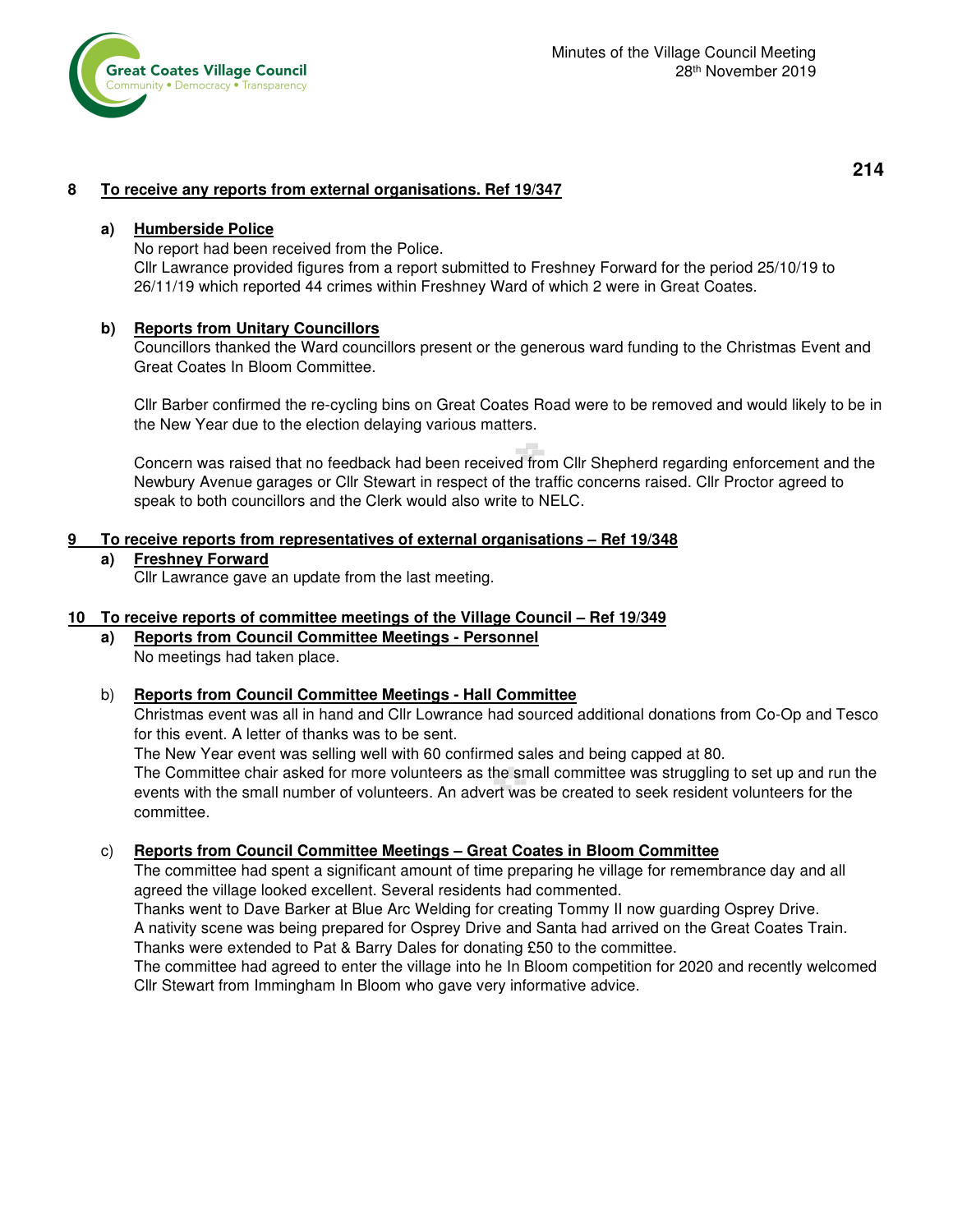

### **11 Parish Matters**

**215** 

# **a) Councillor Casual Vacancy – Ref 19/350**

There continues to be two casual councillor vacancies.

## **b) Village Council Magazine – Ref 19/351**

 Cllr Green thanked Cllr Cutting and the Clerk for their help and would be producing a refreshed, bumper Edition of the village magazine expected to be available around  $30<sup>th</sup>$  November. This would eb the first edition designed internally and a new printer had been sourced which would half the current printing costs. It was looking likely that the December edition would be produced at no cost to the Council in view of the excellent advertising revenue together with the reduced print costs.

## **c) Hall Maintenance – Ref 19/352**

 Cllr Masterton suggested a Hall Maintenance Committee to be responsible for hall maintenance as concerns That some decisions are taking too long and it was felt a small team could manage this better. It was felt a committee may be beneficial but may be better served by amending the Standing orders and /or Financial Regulations which could achieve the same results as a committee. The Clerk would investigate and report back to the next meeting.

## **d) Personnel Committee – Terms of Reference Review – Ref 19/353**

 Proposed Terms of Reference for this committee had previously been circulated. Resolved to approve the terms of reference Proposed Cllr Huntley Seconded Cllr Green All in favour

## **e) Donation Request – Great Coates Village Nursery – Ref 19/354**  A letter had been received from the nursery and it was resolved to donate £70 to the nursery.

Proposed Cllr Masterton Seconded Cllr Lowrance All in favour

## **f) Bank Mandate Review – Ref 19/355**

 Following the resignation of Cllr Thomas the bank mandate required amendment. It was not felt necessary to add a further signatory to the remaining three signatories.

## **g) Review Tracking report – Ref 19/356**

## **Ref: 1918 – Christmas Tree On Village Green**

 The licence from Greenbelt had now been received valid until 10/01/19. The tree would be removed on 6<sup>th</sup> January and the Clerk would make arrangements for its disposal.

## **Ref: 1923 – Planters Either Side Of the Hall**

Planters were now in place and complete.

## **Ref: 1924 – False Wall In Hall**

Thanks to Cllr Lawrance and Cllr Huntley the wall was now painted and the work complete.

#### **Ref: 1926 – Traffic Through The Village**

There had been no further update following concerns raised and the Clerk was continuing to pursue with NELC.